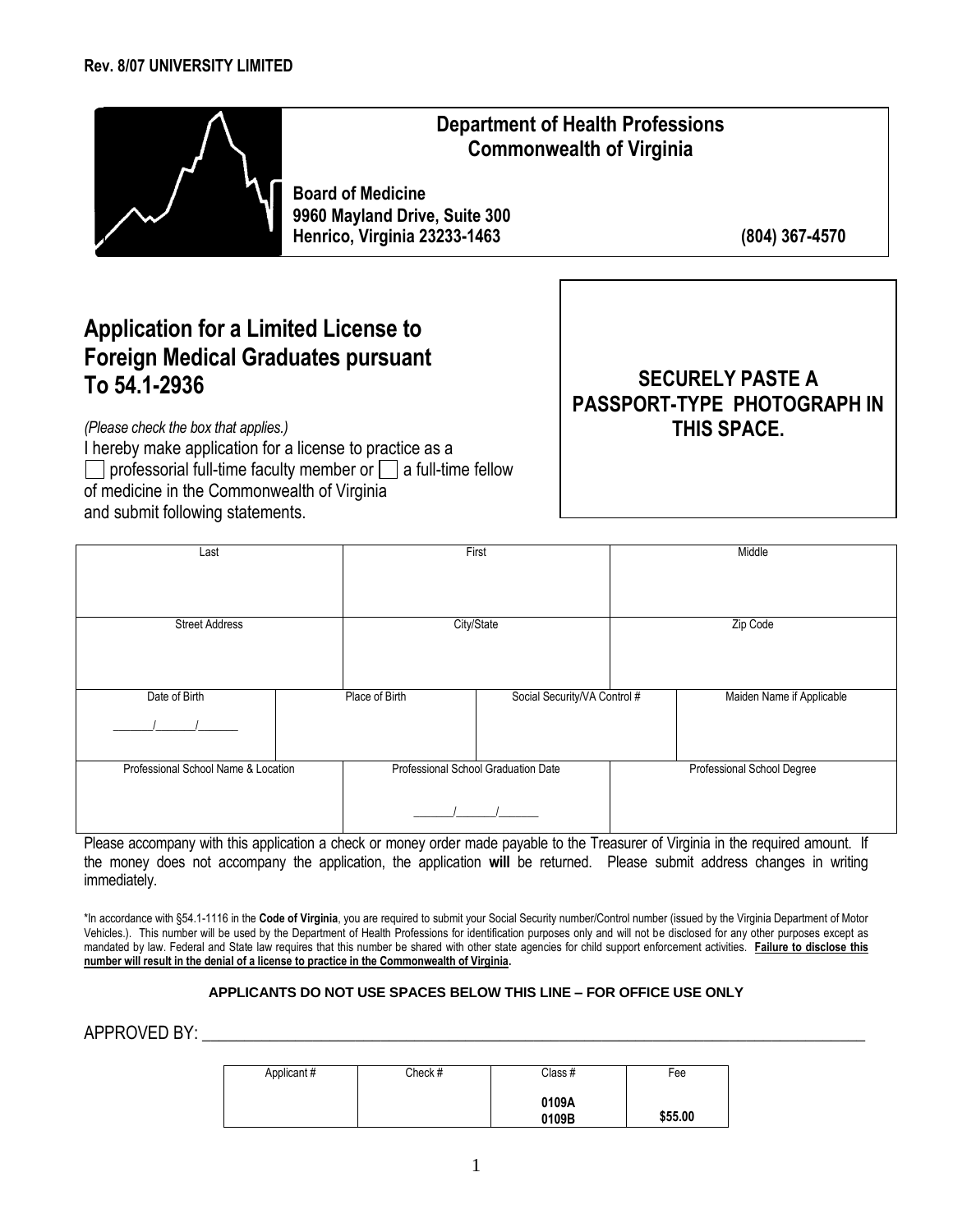1. Please answer all questions:

|             |    | (D) I have spent ___________ years in the study of Medicine in the institutions named below: |                      |  |
|-------------|----|----------------------------------------------------------------------------------------------|----------------------|--|
| <b>From</b> | To | Name & Location                                                                              | <b>Position Held</b> |  |
|             |    |                                                                                              |                      |  |
|             |    |                                                                                              |                      |  |
|             |    |                                                                                              |                      |  |
|             |    |                                                                                              |                      |  |
|             |    |                                                                                              |                      |  |
|             |    |                                                                                              |                      |  |

2. List in chronological order all professional practices since graduation. List all locations and indicate internships, residences, practices and teaching experiences.)

| From | To | <b>Name &amp; Location</b> | <b>Position Held</b> |
|------|----|----------------------------|----------------------|
|      |    |                            |                      |
|      |    |                            |                      |
|      |    |                            |                      |
|      |    |                            |                      |
|      |    |                            |                      |
|      |    |                            |                      |
|      |    |                            |                      |
|      |    |                            |                      |
|      |    |                            |                      |
|      |    |                            |                      |
|      |    |                            |                      |
|      |    |                            |                      |

3. Please provide a telephone number where you can be reached during the day. This information is not mandatory and if provided will not be used for any purpose other than as a contact if the licensing specialist has questions about your application.

| Home #: | Work #: | <b>Email Address:</b> |
|---------|---------|-----------------------|
|         |         |                       |
|         |         |                       |
|         |         |                       |